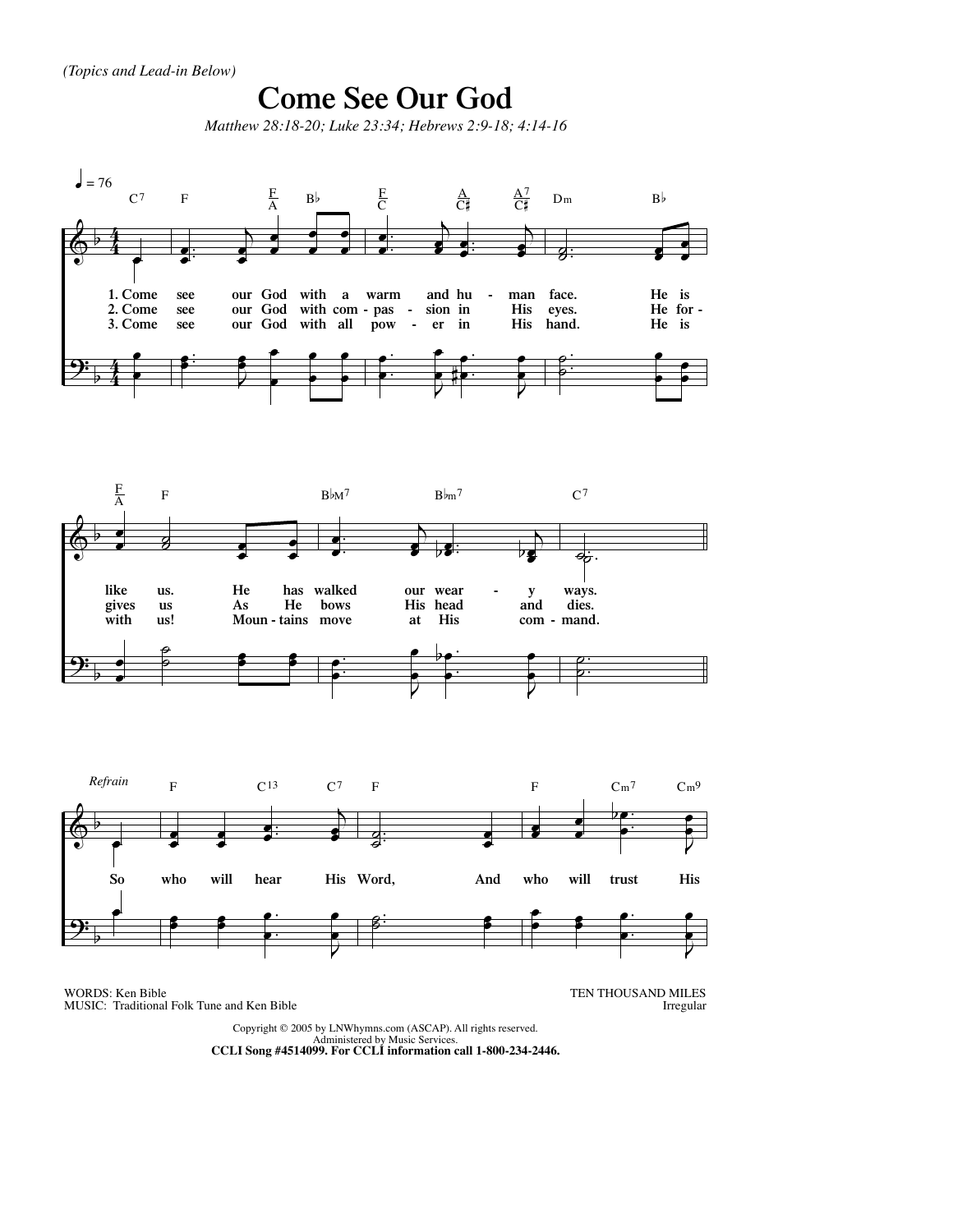



- TOPICS: Assurance & Comfort; Faith; God's Love; Jesus' Suffering & Death; Living in Christ
- LEAD-IN: *Jesus was made like us in every way so that He might become a merciful and faithful high priest in service to God, and that he might atone for our sins.* (Hebrews 2:17, paraphrase)